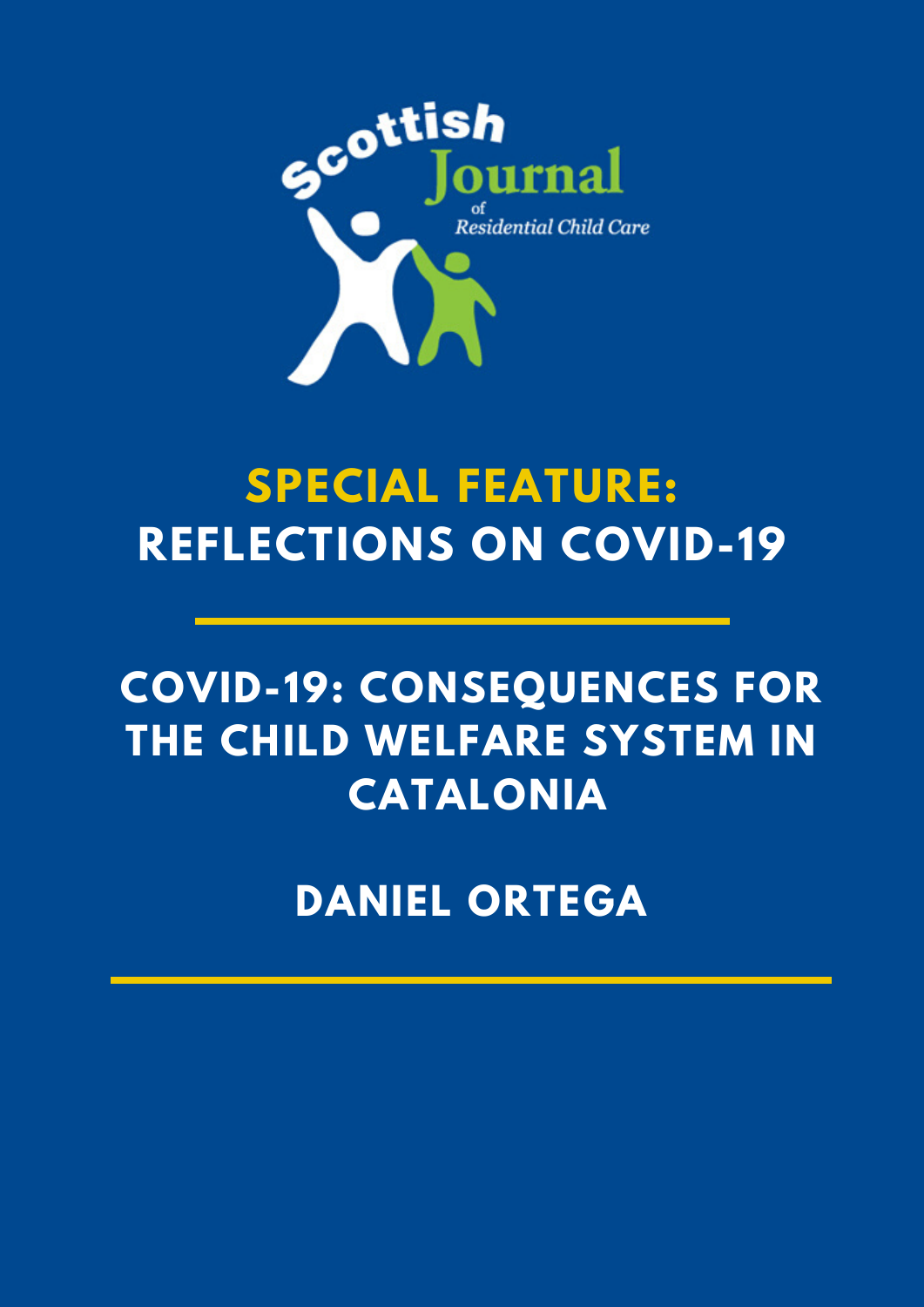### COVID-19: Consequences for the child welfare system in Catalonia

#### **Daniel Ortega**

#### **Abstract**

How has confinement by COVID-19 affected the welfare system for children and adolescents? The aim of this article is to reflect on the consequences of the global pandemic on the child welfare system, analysing the main consequences on children, adolescents and educational teams. The context of analysis focuses on the author's experiences in the child welfare system in Catalonia (Spain) during the pandemic, through his work as a social educator and researcher. The purpose of this article resides, therefore, in the reflection and subsequent proposals with the aim of redefining the system and improving the care of supervised children and adolescents.

#### **Keywords**

COVID-19, childhood, residential care, child welfare system

#### **Corresponding author:**

Daniel Ortega Ortigoza PhD, Social Educator and Academic, Daniel.Ortega@uab.cat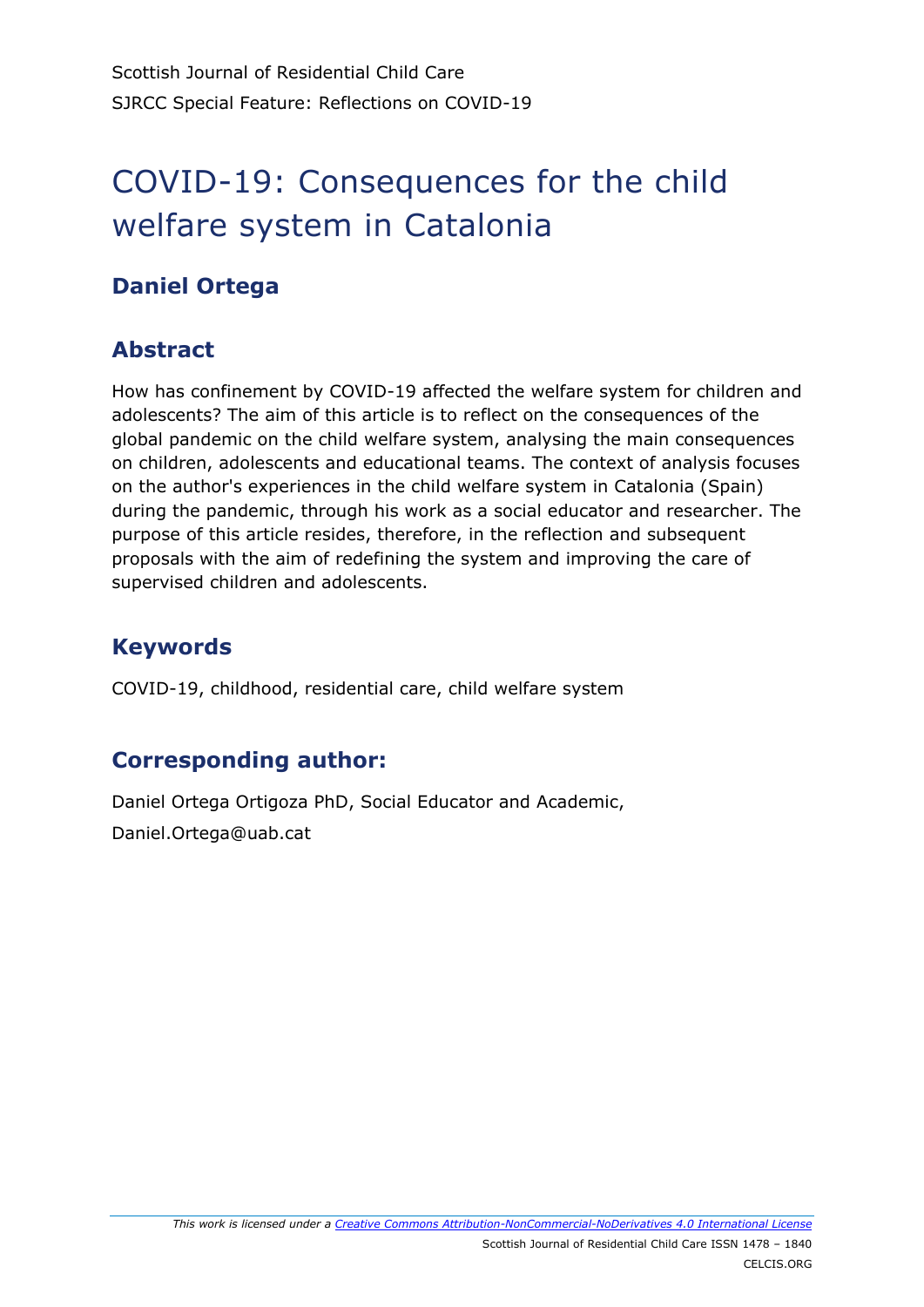#### **Introduction**

How has the lockdown affected residential centres for children and youths in Catalonia? Several months after the COVID-19 global pandemic began, and after measures were adopted by the governments of the affected countries, we can start to highlight many of the consequences that this pandemic has generated in certain populations. These ramifications have not only been felt by the public health care system but also within the economy, the labour-market, social relationships and even the emotional wellbeing of many. Some children and youths may have also suffered from the effects of the lockdown, especially in the physiological, psychosocial, academic, and emotional areas. In the case of children and youths in residential care, these consequences may have been elevated due to the various emotional and psychological problems that they often experience due to their pre-care and care experiences.

The global pandemic has also highlighted the existence of social inequalities. Moreover, those inequalities are further increased in the cases of foster children and youths due to the uncertainty of the general lockdown and the social policies and regulations determined by the administrations in charge of ensuring the rights of these children and youths.

#### **Consequences of the lockdown on the child protection system in Catalonia**

In Catalonia, the autonomic government (Generalitat) through the public body responsible for children and youths in foster care (DGAIA) executed similar actions to those decreed by the Spanish government at the national level. It is worth stressing that according to the most recent data available by DGAIA (April, 2020)<sup>1</sup> the administration had applied some sort of protective measure to

-

<sup>1</sup>https://treballiaferssocials.gencat.cat/web/.content/03ambits\_tematics/07infanciaiadolescencia/dades

\_sistema\_proteccio/2020\_04\_informe\_DGAIA.pdf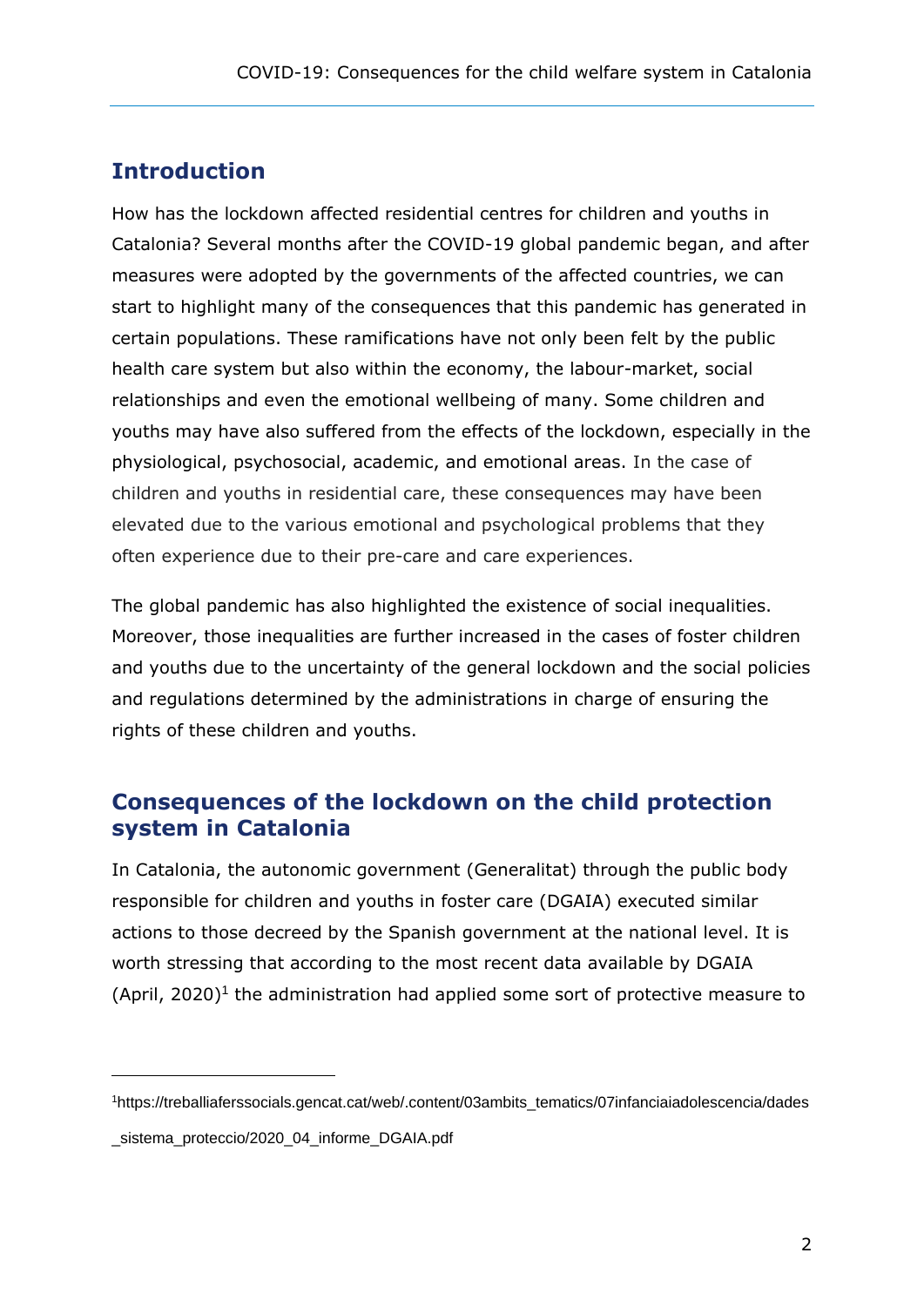8,747 children and youth, of whom 5,218 of them were placed in residential care.<sup>2</sup>

The very first measure applied in these residential centres was the suppression of any kind of family permit. Each child or youth, according to the family records and the causes that drove to the loss of the parental authority, has a visitation permit established by the administration with their families (parents, grandparents, uncles and aunts, etc.). Those permits vary in each case since they can last from one hour to full weekends. For that reason, many young people can live from Monday to Friday in the residential centre and spend the whole weekend with their biological family.

Considering the gravity and the fast-spreading nature of the pandemic at the beginning of March, the first measures adopted by the government - among them the suppression of the family permits already mentioned - made sense. However, some months after the initial wave of the pandemic in Spain, there are still a lot of [weaknesses](https://www.linguee.com/english-spanish/translation/weaknesses.html) regarding the accommodation of some measures in order to guarantee not only the children and youth's wellbeing and protection but also the educational and professional teams that look after them.

At this point, I would like to focus on some of the challenges for the child protection system in Catalonia during the crisis of COVID-19:

The first element I would like to highlight is the personal protective equipment scarcity. It took time for the government to send personal protective equipment for both professionals and children in residential care. That means that there were many centres with 12, 20, 30 or even 40 children and youths whose social educators may have been exposed on the front line without any protective measure.

What's more, the labour situation has worsened substantially. As a result of COVID-19, hundreds of workers had to take a forced leave of absence from work as they suffered from chronic illnesses and had a higher risk of being infected.

-

 $2$  The rate of children to whom the administration has applied some type of measure per 1000 represents 6.2%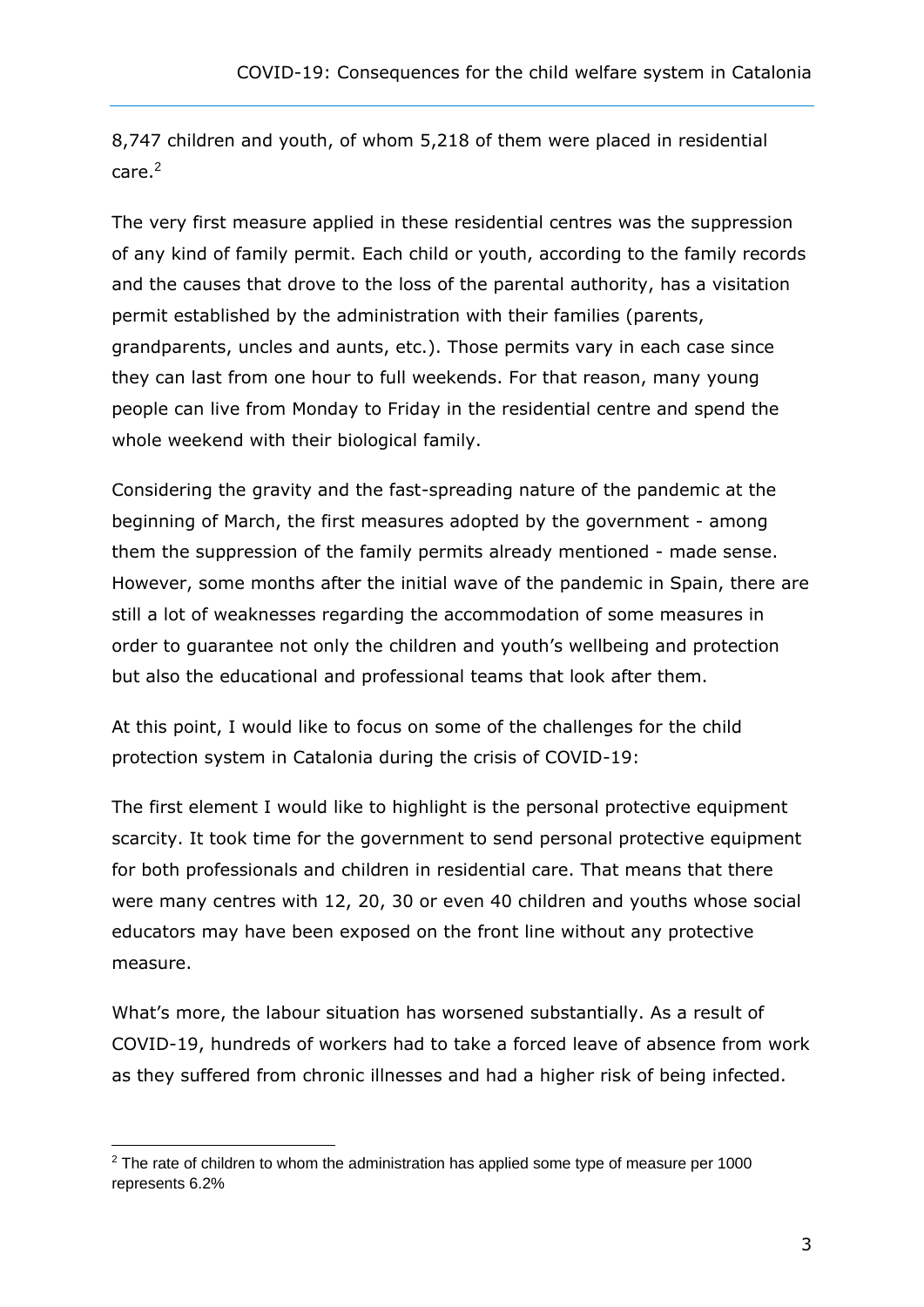One of the immediate consequences is that the workload has increased dramatically for those who were working, doing double shifts and with no breaks at all during their workday.

Moreover, it is necessary to emphasise the suppression of family permits. After five months, children and youths living in protection centres have not seen their families. The administration did not take into account any adjustment to ensure this contact beyond the setting of video-calls through smartphones. Therefore, it is not difficult to imagine the consequences at psychological and emotional levels that this lockdown has generated in protected children and youth.

Another element to stress is all the cancelled activities aimed at children and youths in residential care. Among them, one which is of significant importance to manage the emotional consequences of being separated from the biological family has been the suppression of all psychosocial therapies. It is also important to mention the school setting since it has been seen as highly disorganised and also the disparity of criteria regarding the closure of the academic year. There have been teachers that demanded homework yet totally ignoring the reality of COVID-19 and others that could not adapt to the new circumstances with the result of children and youths losing all contact with their school mentors.

In addition, many of the residential centres accommodate hundreds of children and youths with functional diversity or pathologies that require specialised educational programmes. Their needs can be supported in the daily life of the protection centres but cannot be properly addressed from a psychosocial or academic perspective. All of this has helped to increment the invisibility of protected children and youths therefore generating a lack of specialised attention in other areas of the administration such as health care or education.

#### **Towards a (necessary) review of the Catalan child protection system**

Nevertheless, the hope, strength and love of the educational teams specialised in protecting children and youths has made it possible for them to adapt to this new situation and to new routines like many families did all over the world. All of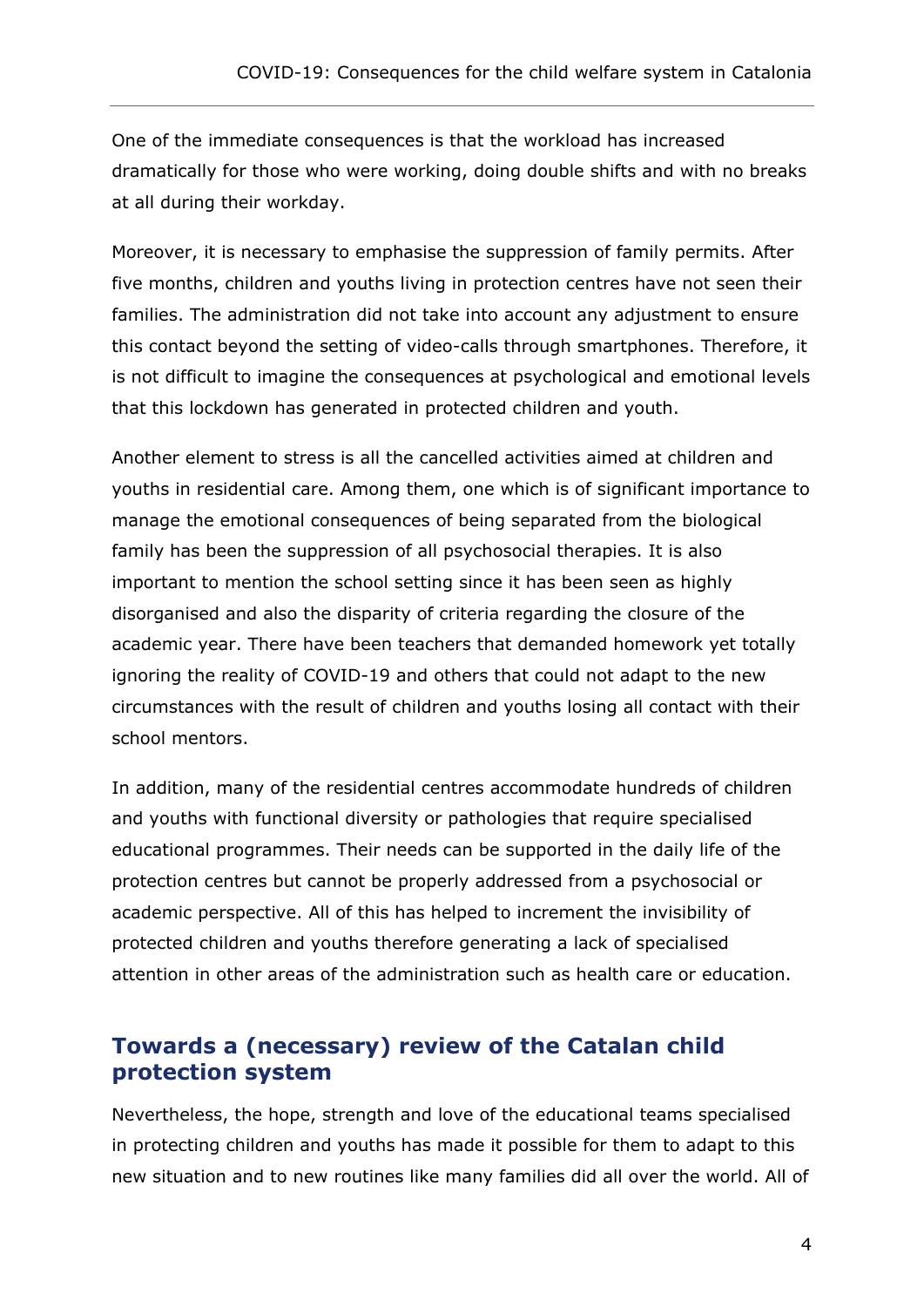this for a reason: the emotional containment of the consequences that COVID-19 is generating in children and youths in residential care.

This global pandemic has brought about an opportunity to review the protection system and its capacity to respond to the needs of children and youths in the context of a health emergency.

Firstly, it is necessary to have greater interdepartmental co-ordination in order to assist more than 5,000 children and youths living in the residential centres managed by the Catalan protection system. It is also necessary to emphasize on the term 'interdepartmental', and on the importance of having co-ordinated policies and services amongst the different administrative departments by virtue of the child's best interest. It is paramount in order to meet the children and youths' developmental needs (physical, educational, emotional and psychosocial, among others).

Furthermore, it is also required to bring up to date the support measures from an academic perspective. The educational teams besides managing the children and youths emotional and psychosocial needs must also assist their academic needs. In the context of COVID-19, social educators from residential centres must assume more responsibility on educational matters in order to compensate the fact that children and youths are not attending school. It's important to mention that most of those children present several academic difficulties that requires an intensive intervention and adequate and ongoing supports (human and technical) to maintain their academic adherence. Therefore, the administration should provide such supports in order to cover their specific academic needs. If not, it could put those children in a situation of academic disadvantage compared to those that are not in care.

At a psychosocial level, it is imperative to encourage a therapeutic follow-up, for both workers and children from residential centres, and the need for tools to cope with emotions beyond what can be offered in the daily life of the centres. Likewise, the historical moment in which we are living requires an effort from the educational teams to respond in an adequate way to the needs of protected children.